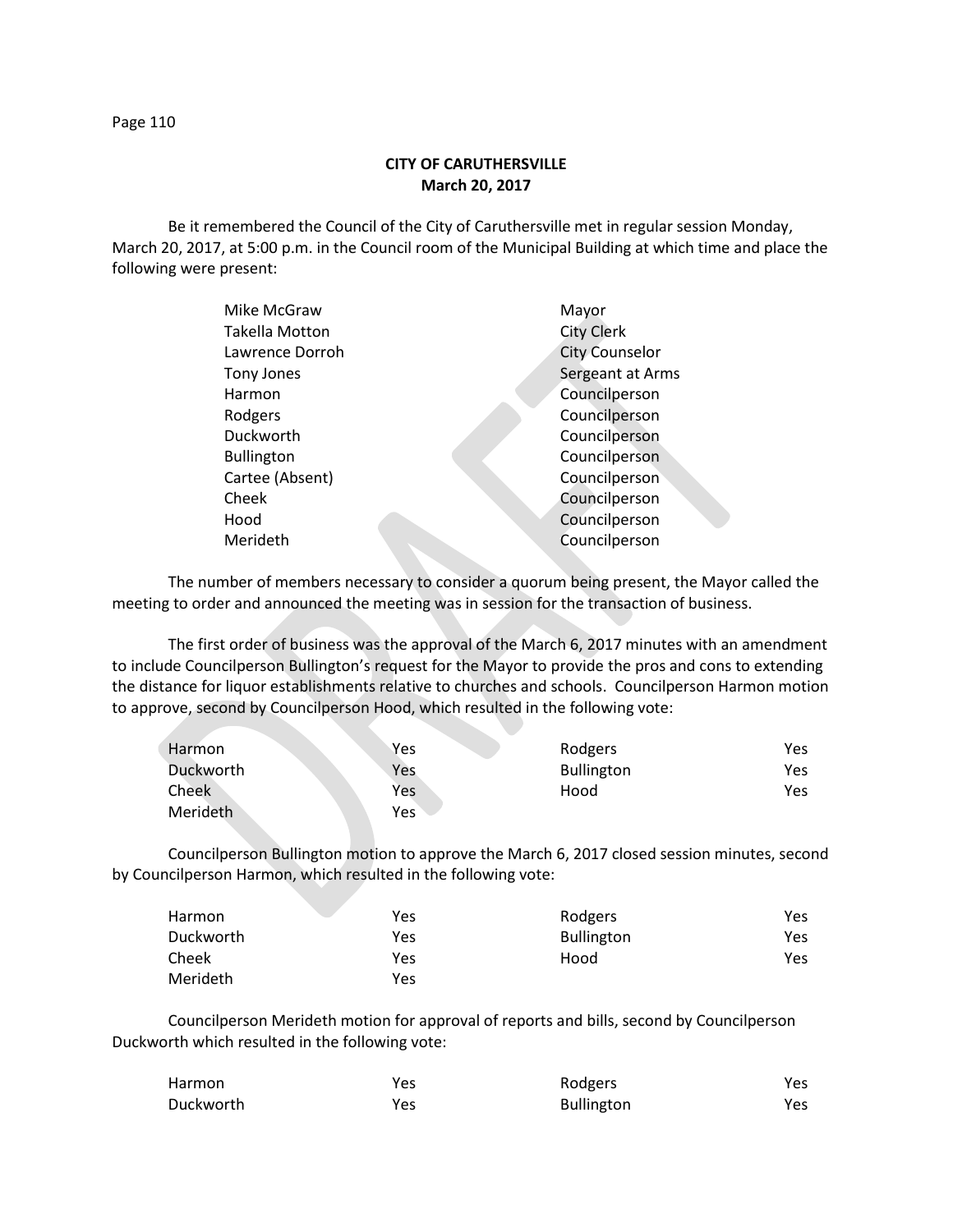| Cheek    | Yes | Hood | Yes |
|----------|-----|------|-----|
| Merideth | Yes |      |     |

Presentation of petitions, letters, and other communications; there will be a Group Benefits Services webinar regarding the 2017 insurance renewal proposal. This will be via computer, tablet, or smartphone for the Insurance committee and any other Council who would like to attend.

Colonel Mark Bradley, Missouri National Guard, representing the Delta Regional Authority will be providing health clinic training for military personnel. The event will take place May 1, 2017 through May 10, 2017. They will be providing medical care from people all over the USA. There will be at least 120 military personnel staying and working during the time. The clinic will take place at the Methodist Church on Ward Avenue. The services that will be provided are optical, dental, and basic physical exams. They look to have an influx of people in town attending the free clinic, which will be advertised closer to the date.

Mayor's report; the HVAC system has been installed at the Recreation Center and a walk through will be conducted Thursday, March 23, 2017. The Ameren rate increase did pass, but at a lower rate. Councilpersons Cheek and Merideth met with Jeff Eakes concerning the Cupples building. Mr. Eakes professional opinion is that the building is worth saving. The short term approach to buy time for either funding, a possible tenant, or to further damage to the building is highly advisable. Fixing the three leaks on the roof would keep for approximately a year and a half. Mr. Eakes suggested replacing caps on vents, replacing the two 10 ft. sections of the metal roof, and seal and repair the section where the edge has come loose. The only grant funding would be if the City or school would be the tenant, not for a corporation. Suggestions were made for a State agency or business to use the building as a storage facility, if the decision was to repair the building. The point was also made that if the building was torn down that the removal of the concrete had not been included in the bids. The concrete removal would be \$3 per square ft. Mayor McGraw will get a cost estimate for the patching of the roof.

The business license has been changed to include being in compliance with the city ordinance in its language. The City Collector signs once the Building Inspector ensures compliance, and then the Mayor and City Clerk signs for issuance for the purpose of the tax. There's also in place the Certificate of Zoning Compliance which refers back to the building codes, in addition to the application itself which has been revised. Mayor McGraw has asked Republic for two roll offs to be placed in a central location on City property for the purpose of enabling residents to dump trash during the period for Spring Cleanup. The Mayor made reference to a good way to cleanup dilapidated property by way of abate and nuisance through the transfer station, which is closer and cost effective. A class about prescription drugs was attended by city officials. Missouri is the only state that doesn't have drug monitoring for the abuse of obtaining the same prescriptions prescribed for an individual through different doctors and taken to different pharmacists. An ordinance would have to be passed for the monitoring to take place. There is legislation in the works to combat the problem, and the City will wait to see what takes place with the State. Planning and Zoning will be meeting prior to the hearing on April 3, 2017, regarding the Bullington property.

Police & Fire report; there were 5 fire calls March 7, 2017 through March 20, 2017 as follows:  $3/7/17$ ; East 18<sup>th</sup> St. steam coming from roof after rain,  $3/13/17$ ; Fire alarm sounding at the Middle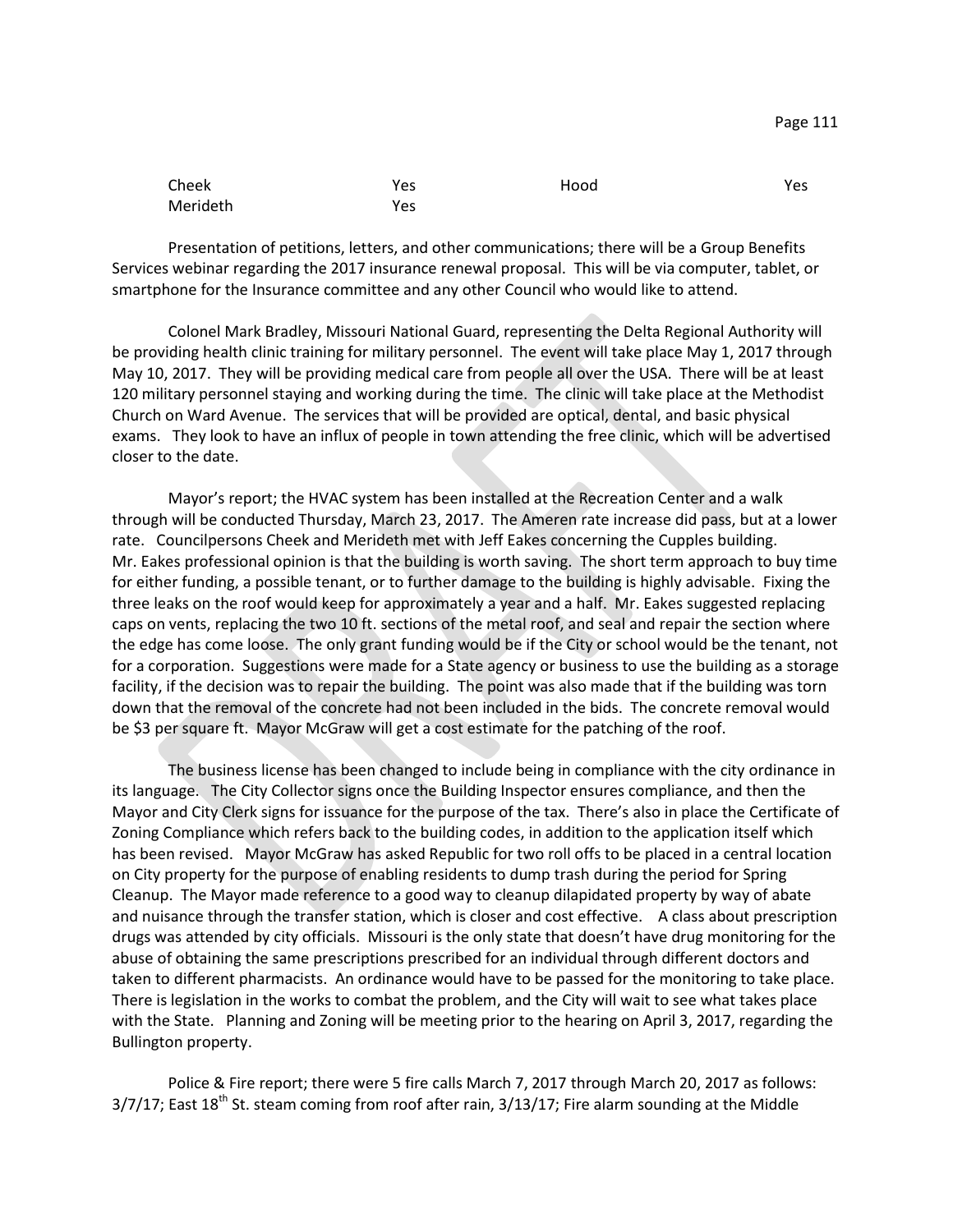## Page 112

School, 3/15/17; Gas leak at East 13<sup>th</sup> St., 3/15/17; Pot boiled over at Midtown, 3/17/17 Electric outlet arching at Gayoso. There were 5 firefighters attending training courses in Kennett, MO, March 4, 2017. The courses were School Bus rescue and Life on the Nozzle. There were 17 firefighters that participated in a mock car crash exercise with High School students observing. There were also firefighters and engineers attending a Mobile Water Operations course held at the Hayti Fire Department.

Terry Rushing reported on the daily operations of the Street department. They have also been working on the removal of concrete on the Hoskins property. There were 2 notices of abate and nuisance sent out, one was completed and the other is partially done.

Park & Recreation; The HVAC system is complete. The Men's Adult Basketball and Youth Basketball ends this week. The tryouts have begun for Youth baseball/softball; there were 270 kids that signed up. The swim coach has completed his life guard training course, and is now certified to teach lifeguard and CPR/AED classes.

Teresa Tidwell reported that the fishing rods and gear given by the Missouri Department of Conservation are being checked out. There will be a storyteller Tuesday, March 21, 2017 at the library sponsored by the Arts Council. Bobby Norfolk is a national known artist that does standup storytelling.

The fireworks proposal from J&M Displays is for \$6,000, which is a discounted price if paid by a certain date. The fireworks usually come out of the Tourism fund, which has limited funds. Councilperson Harmon motion to have the fireworks to come out of Sales Tax, second by Councilperson Cheek, which resulted in the following vote:

| <b>Harmon</b> | Yes | Rodgers           | Yes |
|---------------|-----|-------------------|-----|
| Duckworth     | Yes | <b>Bullington</b> | Yes |
| Cheek         | Yes | Hood              | Yes |
| Merideth      | Yes |                   |     |

Business from the floor; Dawn Jordon asked if the City was willing to pass an ordinance for the Liveable Streets initiative. Councilperson Harmon brought up the point of the resurfacing and rehabilitation of existing streets and not wanting the City to be obligated to put in sidewalks every time it occurs. Counselor Dorroh will revise the ordinance to make sure that the City doesn't have any added expenses outside of new projects or redevelopment. Counselor Dorroh will have the language as such that it will be pliable for the grant process. Councilperson Rodgers was concerned about when the decision is to be made about what streets to be considered for sidewalks that the elderly and disabled would be in the forefront.

Mayor McGraw stated that ASA made a proposition that they would pave the streets at the same rate as last year. Counselor Dorroh stated the City could do a change order to the old contract. Councilperson Rodgers motion for approval of ASA's proposition, second by Councilperson Hood, which resulted in the following vote:

| Harmon    | Yes | Rodgers           | Yes  |
|-----------|-----|-------------------|------|
| Duckworth | Yes | <b>Bullington</b> | Yes. |